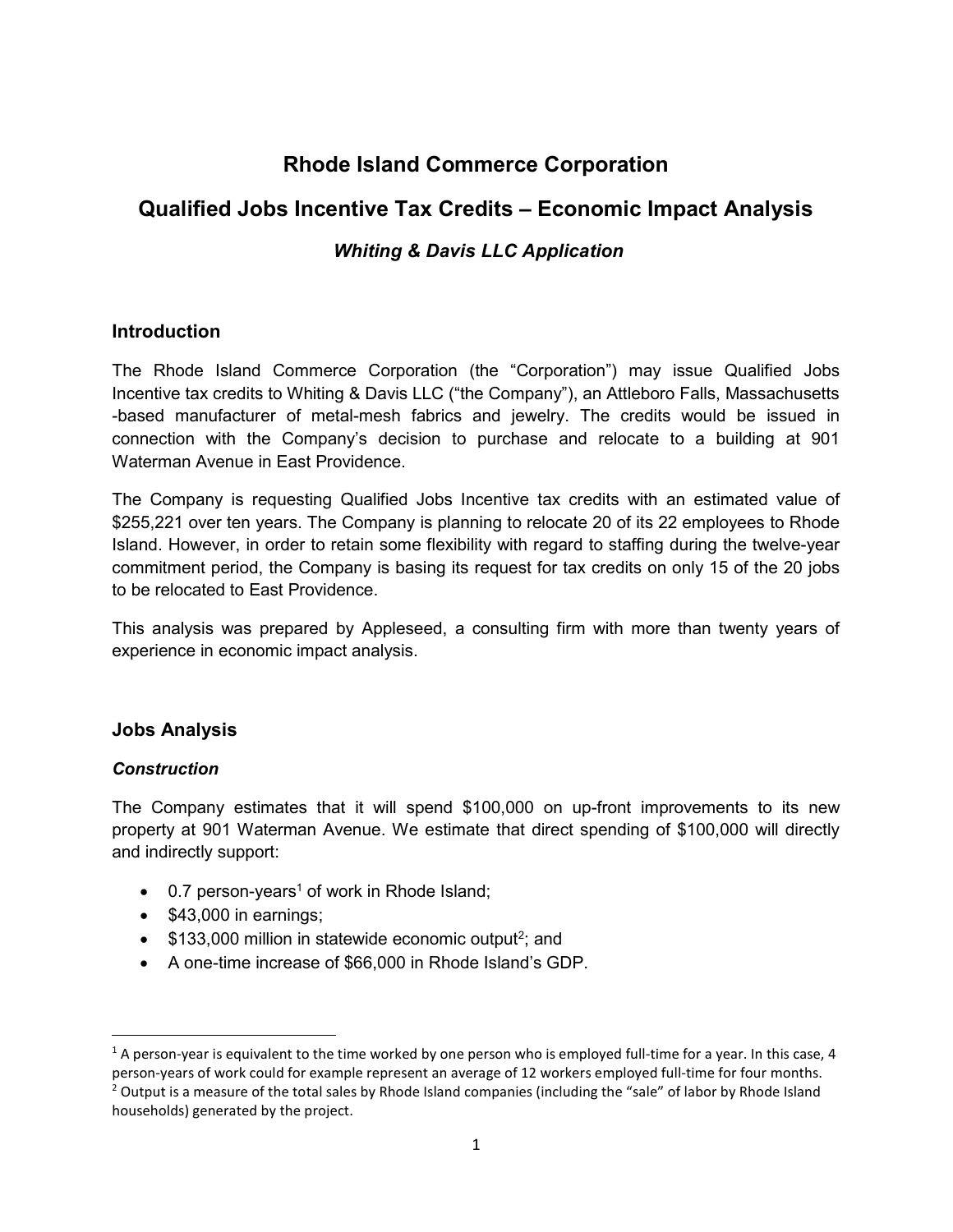These impacts are summarized below in Table 1. The project's *direct impact* is the impact of the company's direct spending on design and construction. Its *indirect impact* is the effect of spending by contractors for goods and services (insurance, construction materials, etc.) purchased from other Rhode Island businesses.

| Table 1: Direct and indirect impact of renovation and fit-out (employment in person-years; income, |
|----------------------------------------------------------------------------------------------------|
| value-added and output in 2017 dollars)                                                            |

|                     | <b>Employment</b> | <b>Earnings</b> | <b>Value added</b> ' | <b>Output</b> |
|---------------------|-------------------|-----------------|----------------------|---------------|
| Direct Effect       | 0.5               | \$31,000        | \$46,000             | \$100,000     |
| Indirect Effect     | 0.2               | 12.000          | 20,000               | 33,000        |
| <b>Total Effect</b> | 0.7               | \$43,000        | \$66,000             | \$133,000     |

In addition to the impacts on employment, earnings, output and state GDP cited above, direct spending of \$100,000 would generate a projected one-time increase of approximately \$2,500 in taxes paid to the state during construction, including:

- \$1,600 in state personal income taxes paid by Rhode Island workers employed on the project, or whose jobs are indirectly attributable to the project;
- \$700 in state sales taxes paid on those workers' taxable household spending;
- \$200 in state business corporation taxes.

# Annual operations

 $\overline{a}$ 

As noted above, the Company expects to relocate 20 jobs to East Providence in 2017, of which it is committing to retain at least 15 throughout the twelve-year commitment period. Based on data provided by the Company, and using the IMPLAN input-output modeling system (an economic modeling tool commonly used in economic impact analyses, Appleseed estimates that ongoing operations associated with the 15 full-time jobs the Company is committing to maintain will directly and indirectly support:

- 19 full-time-equivalent (FTE) jobs in Rhode Island;
- \$1.00 million in annual earnings;
- $$3.65$  million in statewide economic output<sup>3</sup>; and
- An increase of \$1.47 million in Rhode Island's annual GDP.

These impacts are summarized below in Table 2. The Company's *direct impact* is the impact of the Company's direct spending on its ongoing operations, including payroll and purchases of goods and services from Rhode Island-based companies. Its indirect impact is the effect of

<sup>&</sup>lt;sup>3</sup> Output is a measure of the total sales by Rhode Island companies (including the "sale" of labor by Rhode Island households) generated by the Center's operations.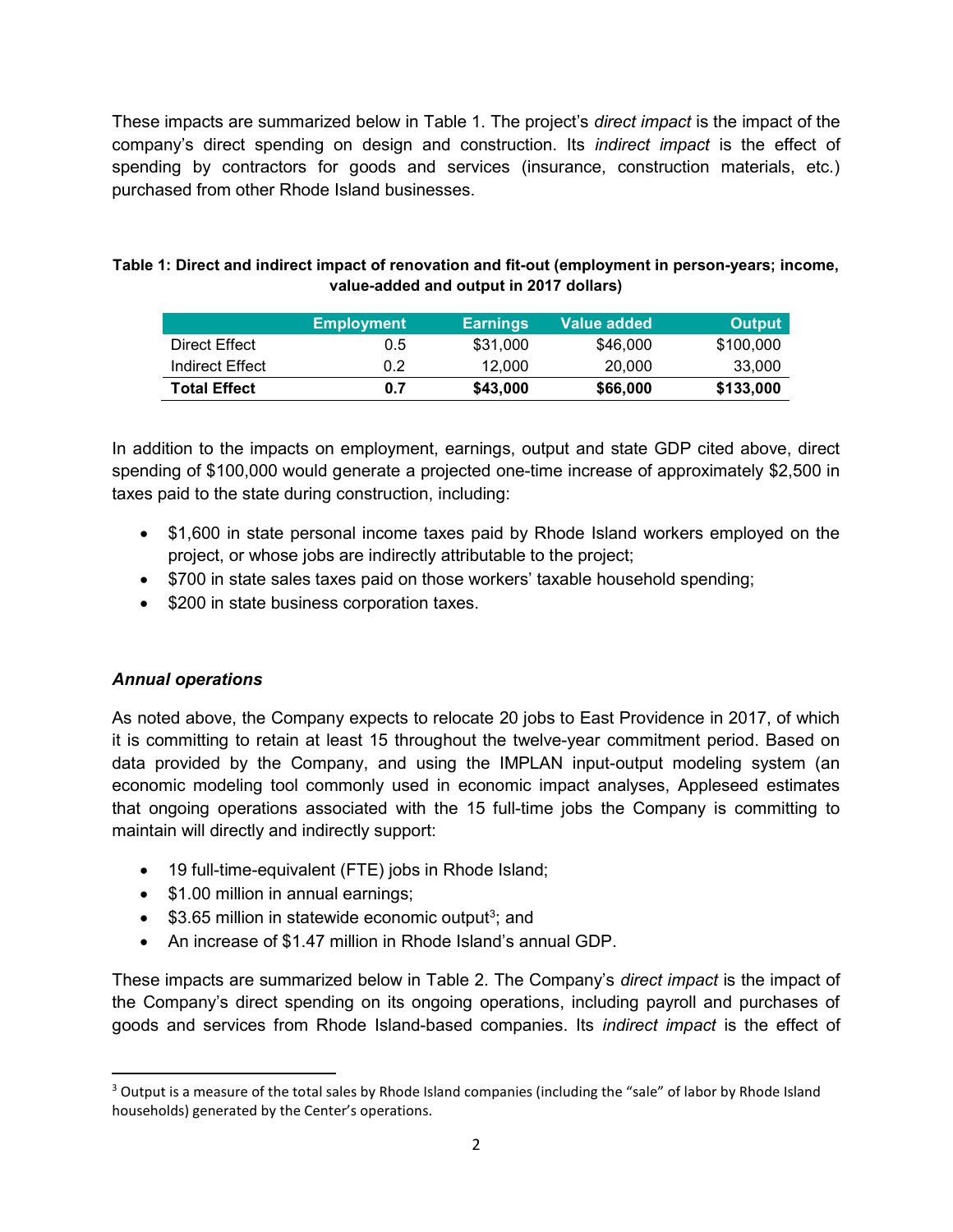spending by the Company's Rhode Island-based suppliers on goods and services (insurance, utilities etc.) purchased from other Rhode Island businesses.

#### Table 2: Direct and indirect annual impact of ongoing operations (employment in FTE; income, value-added and output in millions of 2017 dollars)

|                     | <b>Employment</b> | <b>Earnings</b> | Value added | <b>Output</b> |
|---------------------|-------------------|-----------------|-------------|---------------|
| Direct Effect       | 15                | \$0.69          | \$1.01      | \$2.88        |
| Indirect Effect     | 4                 | 0.31            | 0.46        | 0.77          |
| <b>Total Effect</b> | 19                | \$1.00          | \$1.47      | \$3.65        |

In addition to the impacts on employment, earnings, output and state GDP cited above, the Company's operations in East Providence would generate a projected increase of approximately \$58,600 in annual state tax revenues, including:

- \$37,500 in state personal income taxes paid by workers covered by the Company's commitment, or by Rhode Island workers whose jobs are indirectly attributable to the Company's operations;
- \$16,400 in state sales taxes paid on those workers' taxable household spending; and
- \$4,700 in state business corporation taxes.

Workers employed by the Company are expected to be drawn primarily from the Providence-Warwick RI-MA New England City and Town Area (NECTA).

#### **Benefits**

The Company offers a package of benefits that include medical (Tufts Health Plan), dental and disability insurance, a 401K plan with a company match, vacation and sick days and nine paid holidays.

# Hiring

The Company advertises job openings on various job boards. Applicants are interviewed via telephone initially, then face-to-face interviews are arranged for qualified candidates.

#### Impact

The state fiscal impact of the requested tax credits and other incentives is up to \$255,221 in foregone state revenue. Direct and indirect economic and fiscal benefits of the proposed project